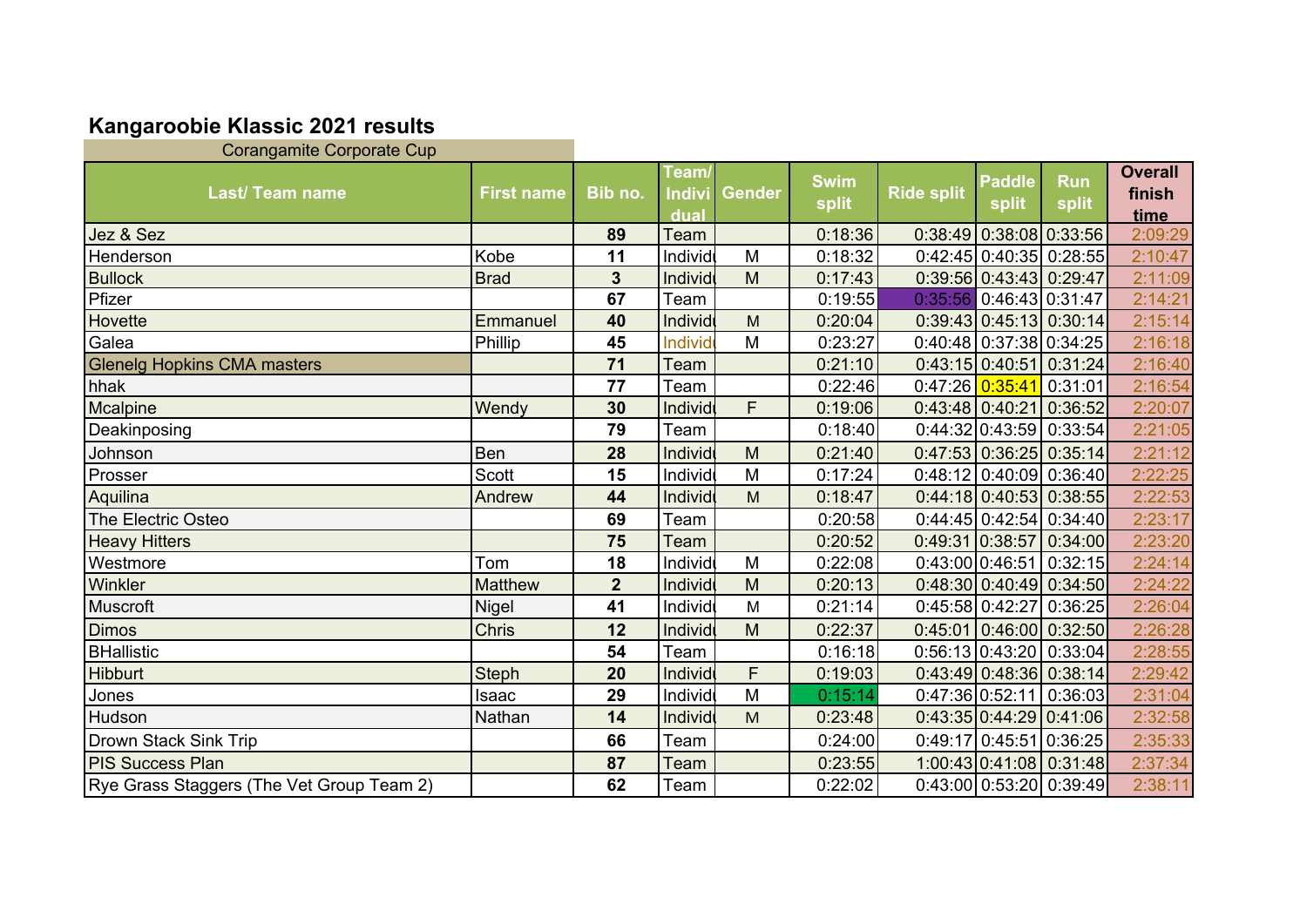| Team name                          | <b>First Name</b> | <b>Bib no</b> |          | Gender Swim |         | <b>Ride</b> | Paddle Run                |                           |         |
|------------------------------------|-------------------|---------------|----------|-------------|---------|-------------|---------------------------|---------------------------|---------|
| free range chicken                 |                   | 84            | Team     |             | 0:26:32 |             |                           | $0:48:06$ 0:51:14 0:32:24 | 2:38:16 |
| Corangamite Shire Running On Empty |                   | 82            | Team     |             | 0:22:00 |             |                           | $0:52:03$ 0:45:09 0:39:46 | 2:38:58 |
| Cooper Hardiman                    |                   | 51            | Team     |             | 0:21:20 |             |                           | $0:44:08$ 0:43:28 0:50:46 | 2:39:42 |
| Grommets                           |                   | 83            | Team     |             | 0:18:13 |             |                           | $0:53:15$ 0:52:53 0:36:25 | 2:40:46 |
| Petersen                           | Matt              | 25            | Individ  | M           | 0:19:29 |             |                           | $0:50:58$ 0:48:00 0:42:41 | 2:41:08 |
| King-Hudson                        | Jo                | 42            | Individi | F           | 0:19:52 |             |                           | $0:45:20$ 0:54:21 0:43:09 | 2:42:42 |
| Coverdale                          | Tomas             | 31            | Individ  | M           | 0:22:20 |             |                           | $0:52:03$ 0:51:47 0:36:43 | 2:42:53 |
| MillieBenillie                     |                   | 78            | Team     |             | 0:22:23 |             |                           | $0:47:14$ 0:58:12 0:35:18 | 2:43:07 |
| Zingon                             |                   | 86            | Team     |             | 0:21:07 |             |                           | $0:56:23$ 0:47:26 0:39:43 | 2:44:39 |
| <b>PIS BHUMS</b>                   |                   | 88            | Team     |             | 0:20:50 |             |                           | $0:53:33$ 0:48:35 0:42:38 | 2:45:36 |
| Gray                               | Kye               | 24            | Individ  | M           | 0:20:10 |             |                           | $0:47:46$ 0:45:26 0:52:50 | 2:46:12 |
| measure once cut twice             |                   | 58            | Team     |             | 0:24:08 |             |                           | $0:46:49$ 0:52:44 0:43:42 | 2:47:23 |
| Zaystev                            | Artem             | 39            | Individ  | M           | 0:23:54 |             |                           | $0:53:09$ 0:50:19 0:40:25 | 2:47:47 |
| <b>Fat and Skinny</b>              |                   | 68            | Team     |             | 0:30:33 |             |                           | 0:47:28 0:53:35 0:37:08   | 2:48:44 |
| Taylor                             | Josh              | 43            | Individ  | M           | 0:21:04 |             | $0:58:52$ 0:53:07 0:36:01 |                           | 2:49:04 |
| Dodemaide                          | David             | 32            | Individ  | M           | 0:21:27 |             |                           | $0:55:41$ 0:51:53 0:40:22 | 2:49:23 |
| <b>Matthews</b>                    | Ben               | 34            | Individ  | M           | 0:24:03 |             |                           | $0:57:32$ 0:44:15 0:44:25 | 2:50:15 |
| Pincini                            | Robert            | 27            | Individi | M           | 0:25:35 |             |                           | $0:53:31$ 0:55:02 0:38:43 | 2:52:51 |
| Watts                              | Elliot            | 37            | Individ  | M           | 0:25:03 |             |                           | $0:57:31$ 0:56:15 0:35:54 | 2:54:43 |
| <b>Plozza Cousins</b>              |                   | 80            | Team     |             | 0:25:38 |             |                           | $0:49:08$ 1:00:08 0:40:11 | 2:55:05 |
| Rainbow 6 Siegers                  |                   | 90            | Team     |             | 0:25:16 |             |                           | $0:59:53$ 0:49:15 0:40:49 | 2:55:13 |
| <b>Bench Warmers</b>               |                   | 76            | Team     |             | 0:19:32 |             |                           | $0:58:26$ 0:51:27 0:46:06 | 2:55:31 |
| Shiells                            | <b>Niall</b>      | 10            | Individ  | M           | 0:21:13 |             |                           | 1:01:14 0:51:51 0:42:31   | 2:56:49 |
| <b>Clements</b>                    | <b>Nicole</b>     | 38            | Individi | F           | 0:24:26 |             |                           | $0:57:37$ 0:54:09 0:41:26 | 2:57:38 |
| Im still thinking                  |                   | 57            | Team     |             | 0:27:17 |             |                           | $0:51:05$ 1:07:54 0:31:32 | 2:57:48 |
| <b>Wasted Potential</b>            |                   | 92            | Team     | M           | 0:32:30 |             |                           | 1:04:59 0:59:48 0:24:43   | 3:02:00 |
| Kennedy                            | <b>Rick</b>       | 8             | Individi | M           | 0:23:53 |             |                           | 0:55:31 0:56:19 0:46:48   | 3:02:31 |
| Mah Na Mah Na                      |                   | 72            | Team     |             | 0:26:59 |             |                           | $0:55:41$ 0:50:09 0:49:50 | 3:02:39 |
| <b>Shiells</b>                     | Sara              | 9             | Individ  | F           | 0:21:24 |             |                           | 1:04:58 0:56:15 0:40:27   | 3:03:04 |
| Perriss                            | Willoughby        | 36            | Individ  | M           | 0:25:12 |             |                           | $0:55:37$ 0:56:46 0:46:02 | 3:03:37 |
| <b>TGEM</b>                        |                   | 73            | Team     |             | 0:25:23 |             |                           | 1:03:04 0:50:20 0:45:01   | 3:03:48 |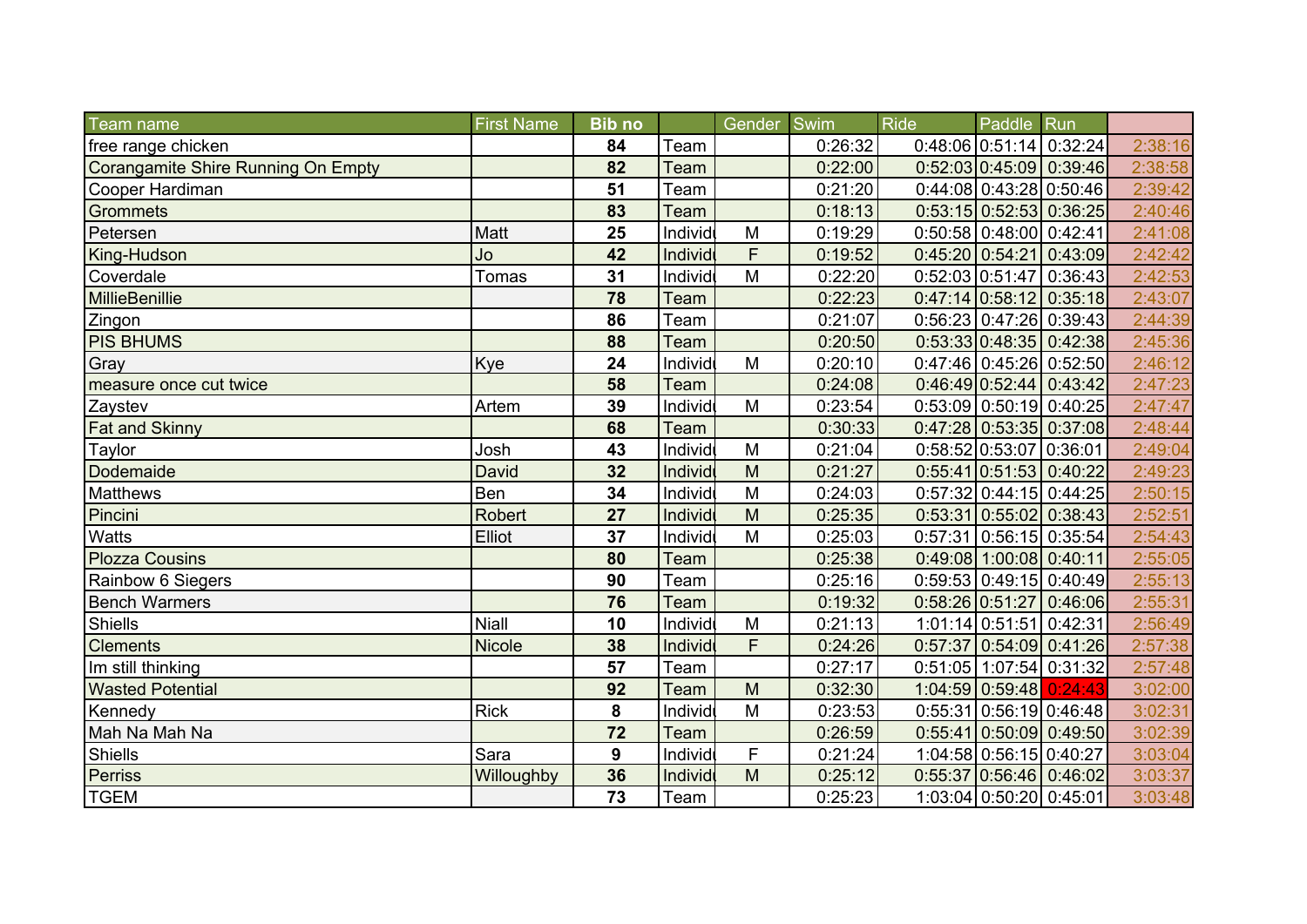| Team name               | <b>First Name</b> | <b>Bib no</b>  |          | Gender Swim |         | <b>Ride</b> | Paddle Run |                               |         |
|-------------------------|-------------------|----------------|----------|-------------|---------|-------------|------------|-------------------------------|---------|
| Let's Talk              |                   | 56             | Team     |             | 0:27:23 |             |            | $0:54:43$ 0:54:45 0:47:25     | 3:04:16 |
| <b>The Kwick Koalas</b> |                   | 85             | Team     |             | 0:24:09 |             |            | $1:00:39$ 1:08:30 0:32:14     | 3:05:32 |
| Russmark                |                   | 70             | Team     |             | 0:32:23 |             |            | $0:56:44$ 0:59:34 0:41:21     | 3:10:02 |
| Gavin                   | <b>Mark</b>       | $\overline{7}$ | Individ  | M           | 0:22:17 |             |            | 1:01:13 0:59:06 0:49:02       | 3:11:38 |
| <b>Scrambled Legs</b>   |                   | 63             | Team     |             | 0:28:32 |             |            | 1:05:16 0:53:27 0:46:03       | 3:13:18 |
| <b>Hilly's Hero's</b>   |                   | 81             | Team     |             | 0:29:24 |             |            | 1:01:51 1:07:54 0:34:22       | 3:13:31 |
| The Beaters 2.0         |                   | 74             | Team     |             | 0:25:28 |             |            | $0:48:11$   1:09:02 0:51:17   | 3:13:58 |
| Tribe                   | <b>DARCY</b>      | 4              | Individi | M           | 0:23:50 |             |            | $0:59:45$ 1:00:05 0:51:55     | 3:15:35 |
| Hampden Veteran         |                   | 55             | Team     |             | 0:37:44 |             |            | $0:55:28$ 0:58:40 0:44:15     | 3:16:07 |
| Joan's Jets             |                   | 52             | Team     |             | 0:20:16 |             |            | 1:04:46 1:02:06 0:50:59       | 3:18:07 |
| <b>Atkins</b>           | Cam               | 26             | Individ  | M           | 0:28:07 |             |            | 1:06:12 0:56:51 0:48:21       | 3:19:31 |
| Jones                   | Michael           |                | Individ  | M           | 0:25:54 |             |            | 1:03:50 0:49:14 1:01:20       | 3:20:18 |
| Happy with Whatever     |                   | 61             | Team     |             | 0:19:54 |             |            | 0:53:27 1:26:23 0:40:45       | 3:20:29 |
| The old bastards        |                   | 59             | Team     |             | 0:36:37 |             |            | 1:02:00 0:59:41 0:43:36       | 3:21:54 |
| Perriss                 | Luke              | 35             | Individ  | M           | 0:29:13 |             |            | 1:02:31 1:03:18 0:47:08       | 3:22:10 |
| <b>Party Mix</b>        |                   | 91             | Team     |             | 0:30:17 |             |            | 1:04:48 1:03:48 0:45:46       | 3:24:39 |
| Phyland                 | Lachlan           | 33             | Individ  | M           | 0:34:16 |             |            | 1:00:34 1:18:13 0:34:29       | 3:27:32 |
| Layton                  | Mel               | $6\phantom{1}$ | Individ  | F           | 0:25:11 |             |            | $0:38:46$   1:39:46   0:44:22 | 3:28:05 |
| Mahony                  | Julia             | 5              | Individ  | F.          | 0:28:29 |             |            | $0:43:03$ 1:21:54 0:54:40     | 3:28:06 |
| <b>Rich Clouds</b>      |                   | 60             | Team     |             | 0:25:01 |             |            | $0:55:45$ 1:25:01 0:43:33     | 3:29:20 |
| <b>Gin and Tonic</b>    |                   | 65             | Team     |             | 0:32:07 |             |            | 1:08:20 1:14:44 0:34:50       | 3:30:01 |
| Jensen                  | Sky               | 19             | Individ  | F.          | 0:28:55 |             |            | 1:16:10 1:02:16 1:00:25       | 3:47:46 |
| <b>Yandoit Yokels</b>   |                   | 50             | Team     |             | 0:28:35 |             |            | 1:08:20 1:11:37 1:09:46       | 3:58:18 |
| <b>Newton</b>           | Chloe             | 22             | Individi | F.          | 0:31:10 |             |            | $0:58:55$ ###### 0:00:00      |         |